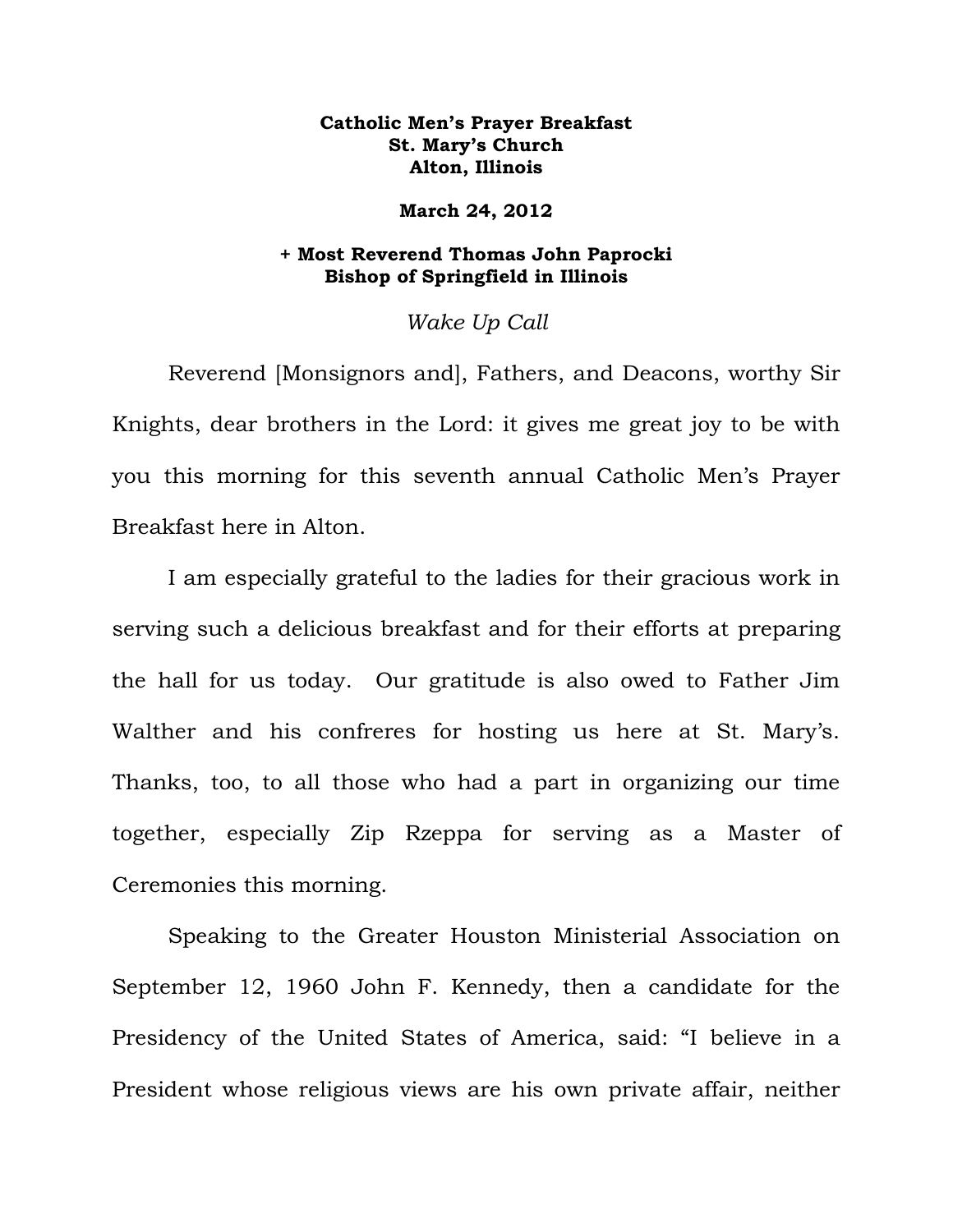imposed by him upon the nation or imposed by the nation upon him as a condition to holding that office." He went on to say:

I do not speak for my church on public matters--and the church does not speak for me. Whatever issue may come before me as President — on birth control, divorce, censorship, gambling, or any other subject — I will make my decision in accordance with these views, in accordance with what my conscience tells me to be in the national interest, and without regard to outside religious pressures or dictates. And no power or threat of punishment could cause me to decide otherwise.

With the utterance of these words it could be said that many Catholics in these United States began to fall asleep. In effect, he said he would become the one who judges what is right and what is wrong. Like many people today, he turned conscience into subjective opinion rather than what it is: a sacred place in our hearts where we listen to God's word about the truth of what is right or wrong, spoken to us in light of the Sacred Scriptures and the teachings of the Church.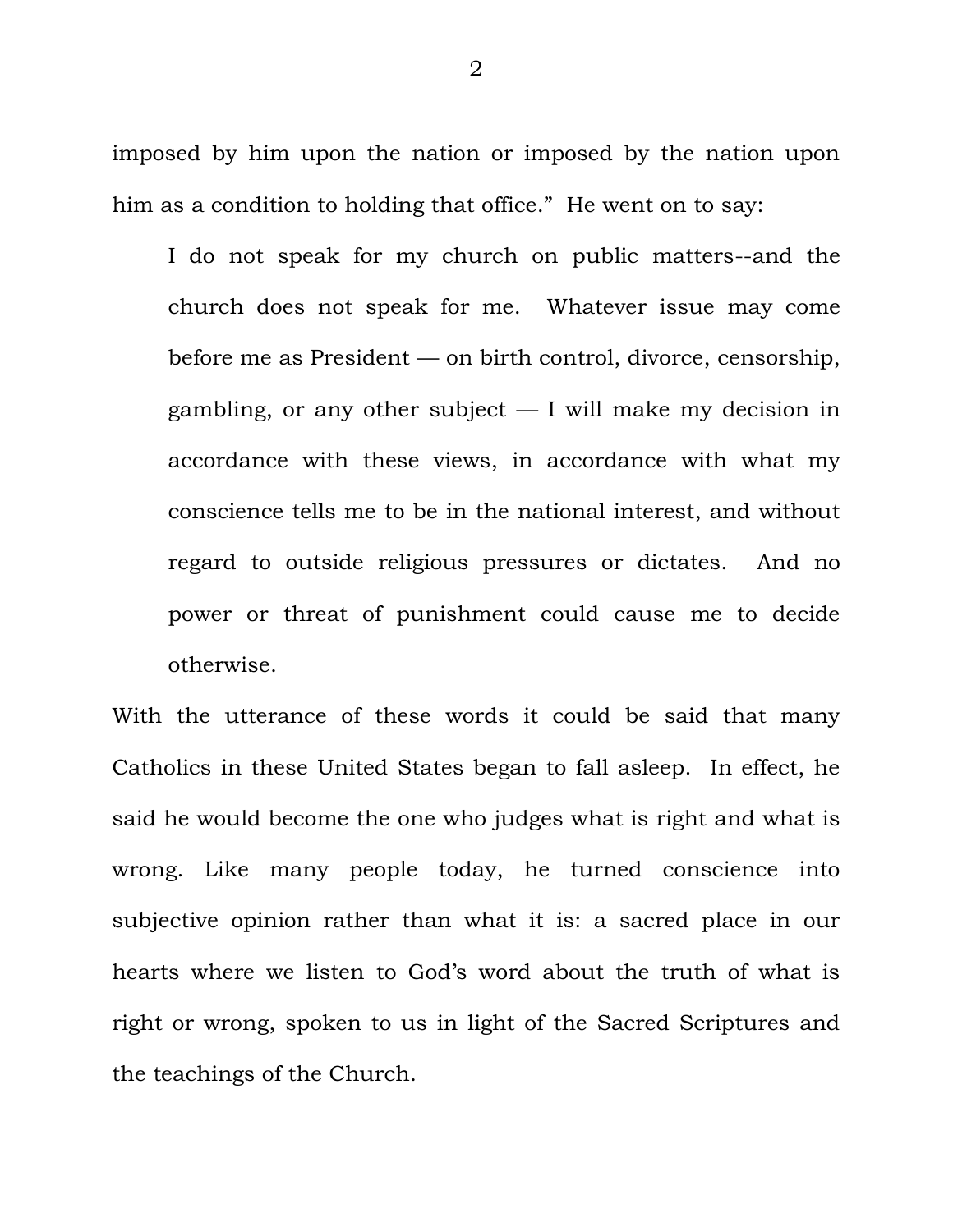In this, Kennedy was not - and is not today - alone. To quote the late Father Richard John Neuhaus:

Each of us has been there when we, godlike, decided that we would determine what is good and what is evil – at least in our own lives. Perhaps we shied away from the godlike pretension of making a universal rule that applies to all. Modestly – or so we said – we limited ourselves to deciding "what is good for me" and "what is wrong for me." "I can speak only for myself," we say. We would not think of "imposing" our judgment upon others. Under the cover of modesty, we deny the truth about the good and the evil that does not require our permission to be true. Thus we would evade the truth of good and evil that brings us to judgment. The truth is that we do not judge the truth; the truth judges us.<sup>1</sup>

When the Church speaks on matters of faith or morals, she does not speak for herself; she speaks for Jesus Christ, who is himself the truth (cf. John 14:6). How very often the words of Saint Thomas More ring true for us: "Alas, how different we are from Christ, though we call ourselves Christians!"2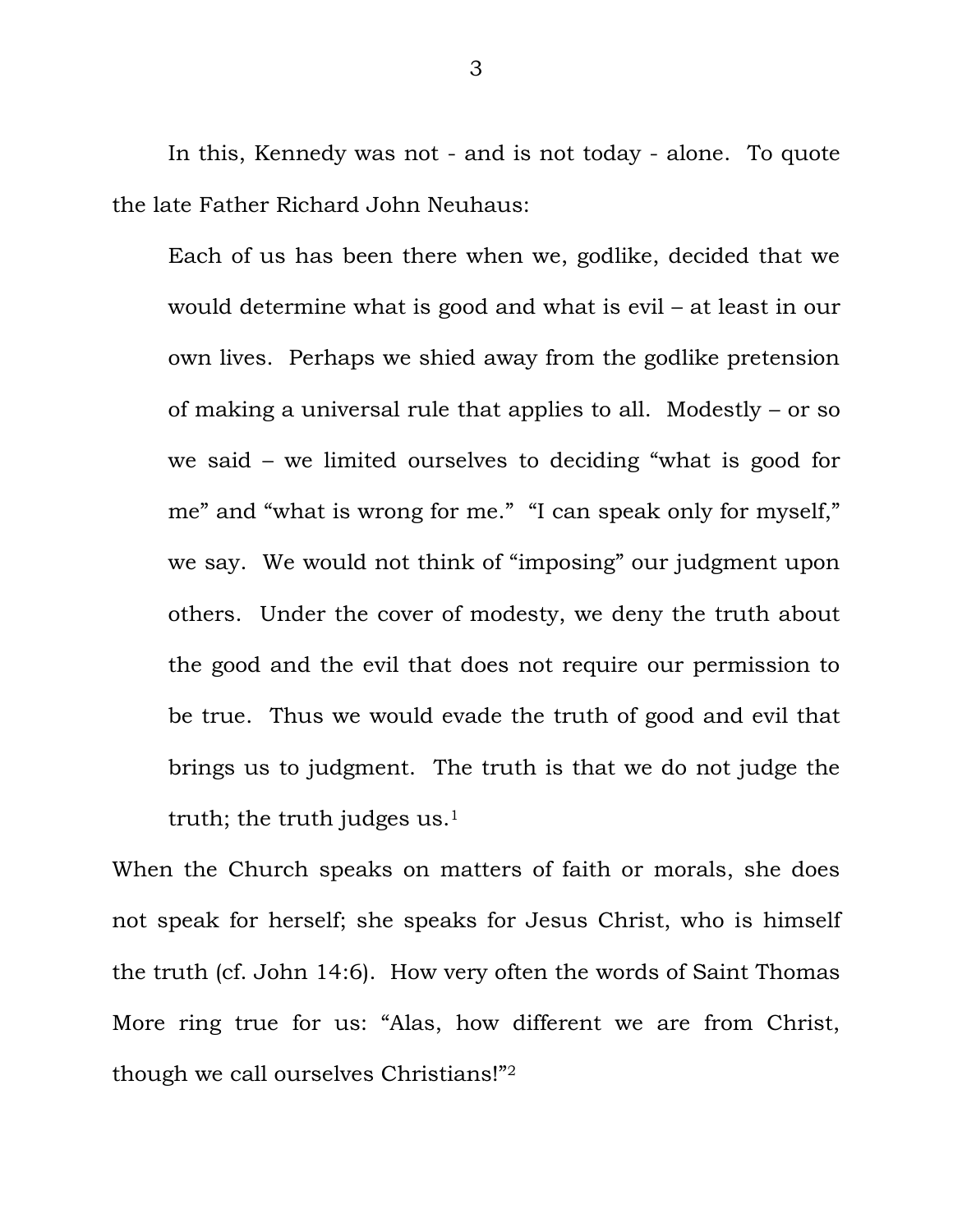Faith, of its very nature, is not merely a private affair. The Lord Jesus did not say to the Apostles, nor does he say to us, ―Follow me in these matters only.‖ Rather, he said simply to Matthew as he says also to us, "Follow me" (Luke 5:27).

Faith cannot be compartmentalized, as if only to apply to our lives for certain periods of time or only in certain realms of life. If it is authentic, faith must inform, shape, and influence every aspect of our lives. Of its very nature, faith is public because it must be shared; faith cannot be kept just for me. The Lord told us quite clearly: "Go, therefore, and make disciples of all nations, baptizing them in the name of the Father, and of the Son, and of the holy Spirit, teaching them to observe all that I have commanded you" (Matthew 28:19-20). These words are addressed not only to Deacons, Priests, and Bishops, but to every member of the baptized; they are addressed to you, my dear brothers.

When Kennedy spoke those words, a great many people within both Catholic and Protestant circles lauded them, seeing a way forward for American faith and politics. But this vision of Kennedy is neither a clear-sighted vision from the Catholic perspective nor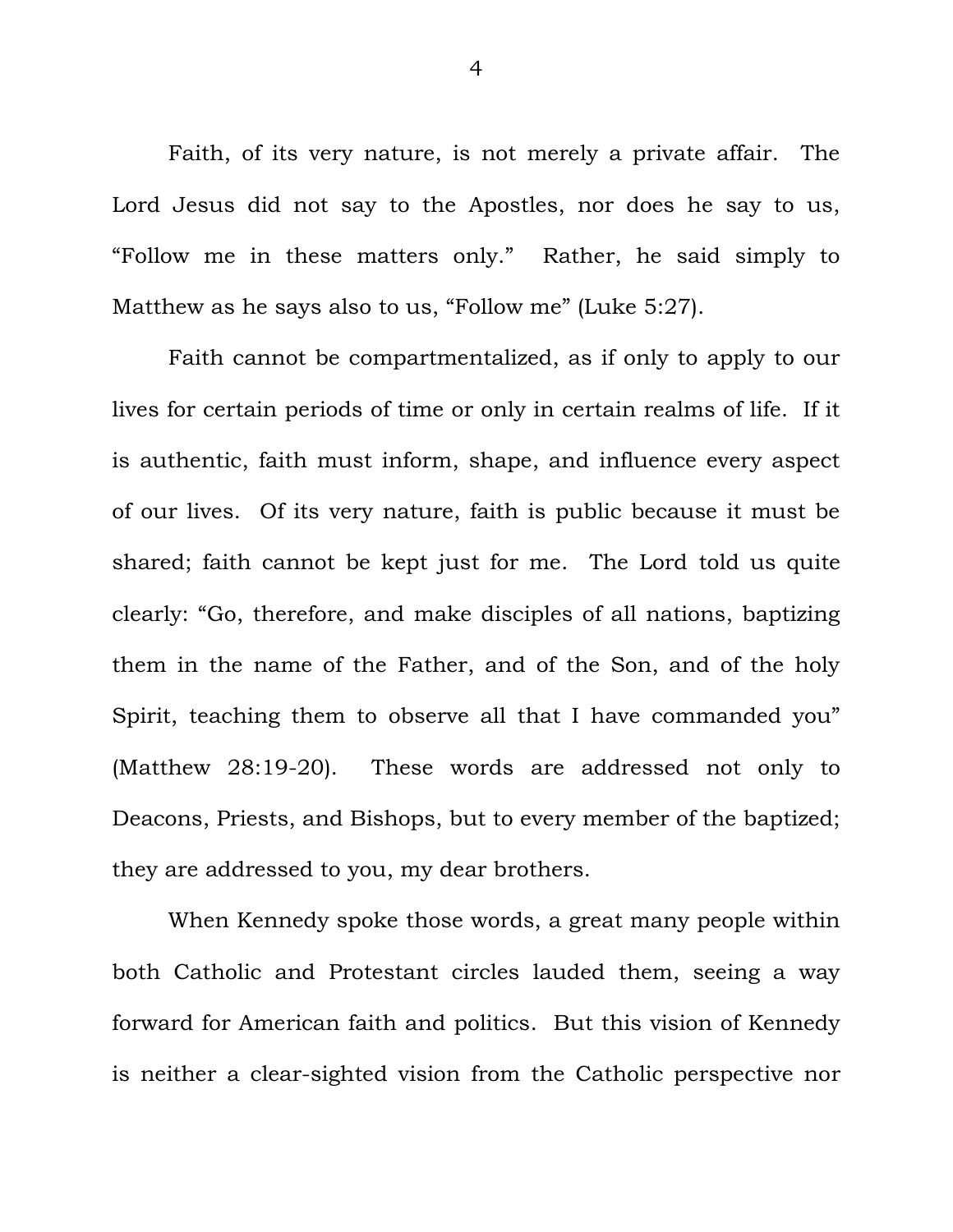from the American perspective because it privatizes faith and disconnects religion from the world around us. Religion does not concern itself only with heavenly realities or life after death; religion is very much concerned that how we live in this world is indeed connected to how we will live for all eternity in the life to come.

Just before the Second Vatican Council, an American Jesuit, Father John Courtney Murray, S.J., published an important book titled, *We Hold These Truths: Catholic Reflections on the American Proposition*. In its opening pages, he said:

It is classic American doctrine, immortally asserted by Lincoln, that the new nation that our Fathers brought forth on this continent was dedicated to a 'proposition' ... made clear by the Declaration of Independence in the famous phrase, We hold these truths to be self-evident … .' Today, when the serene, and often naïve, certainties of the 18th century have crumbled, the self-evidence of these truths may legitimately be questioned."3

In these words, our Founding Fathers made clear that, in Father Murray's words, "There are truths, and we hold them, and we here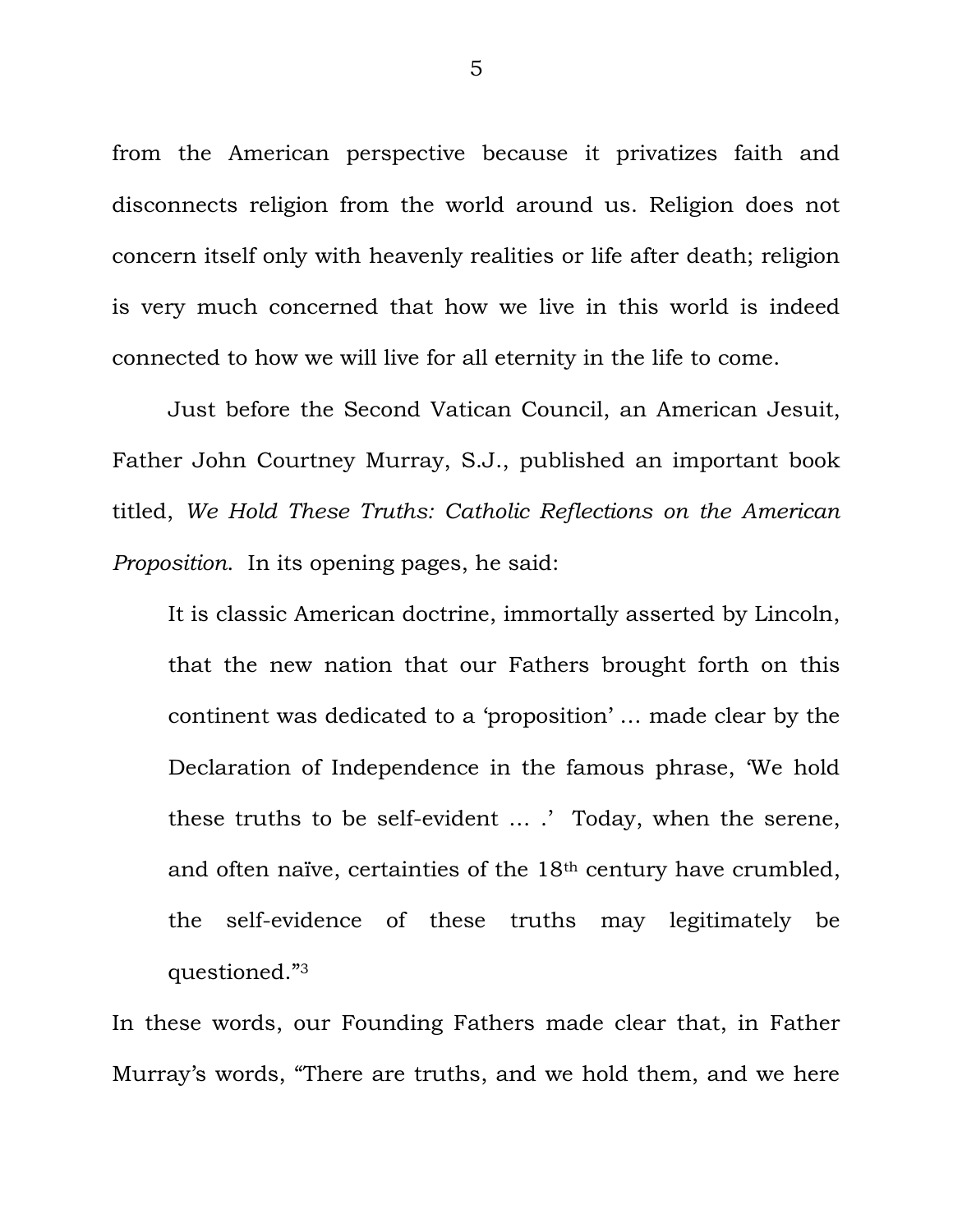lay down as the basis and inspiration of the American project, this constitutional common-wealth."4

Already in 1960 Father Murray identified two serious challenges to the consensus of this proposition, namely, pragmatism and pluralism. He explained, "For the pragmatist there are, properly speaking, no truths; there are only results. But the American proposition rests on the more traditional conviction that there are truths; that they can be known; that they must be held; for, if they are not held, assented to, consented to, worked into the texture of institutions, there can be no hope of founding a true City, in which men may dwell in dignity, peace, unity, justice, well-being, freedom."5

The challenge of pluralism means "the coexistence within the one political community of groups who hold divergent and incompatible views with regard to religious questions — those ultimate questions that concern the nature and destiny of man within a universe that stands under the reign of God. Pluralism therefore implies disagreement and dissension within the community. But it also implies a community within which there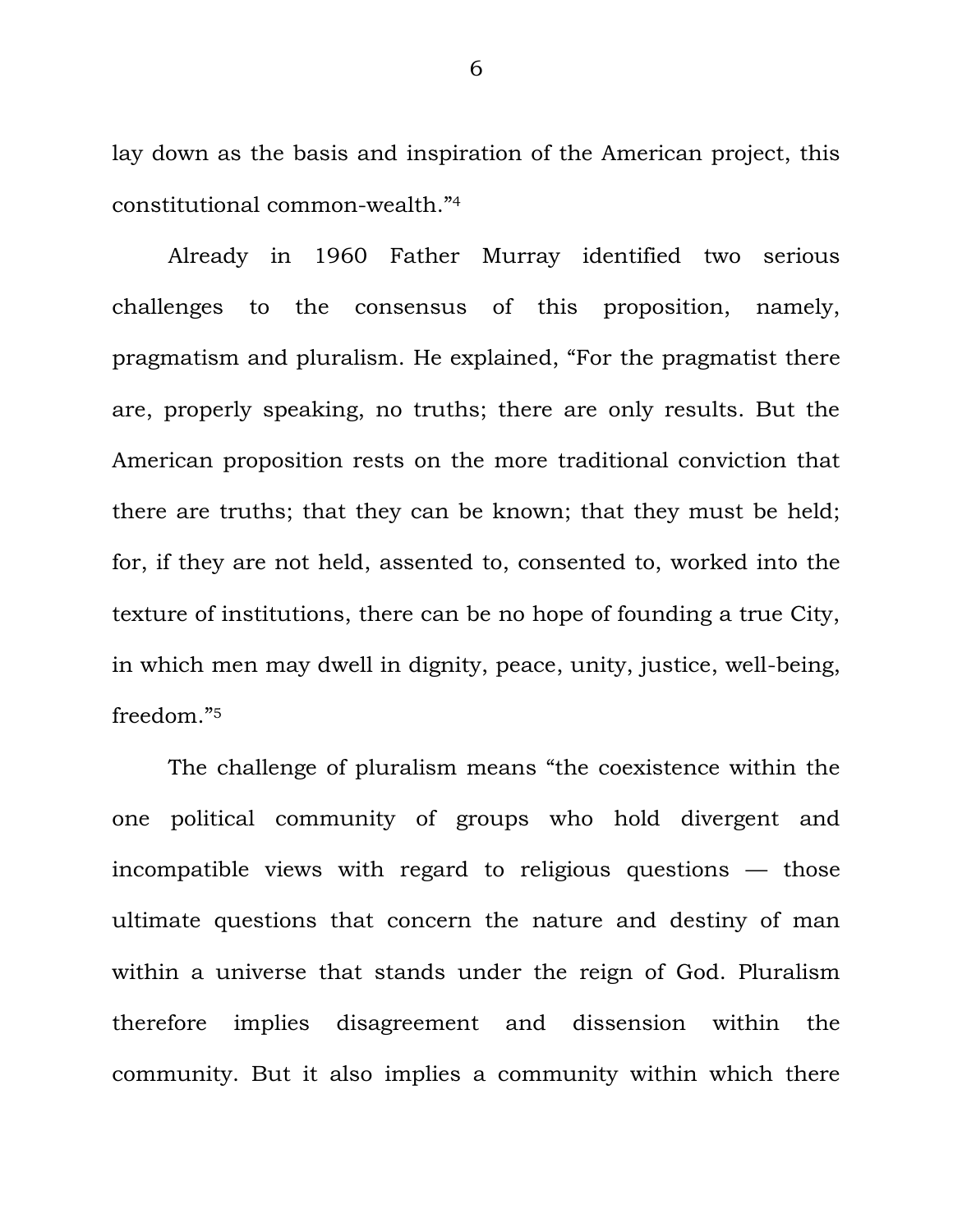must be agreement and consensus. There is no small political problem here. If society is to be at all a rational process, some set of principles must motivate the general participation of all religious groups, despite their dissensions, in the oneness of the community. On the other hand, these common principles must not hinder the maintenance by each group of its own different identity."<sup>6</sup>

The first truth of the American proposition is the sovereignty of God over nations as well as over individual men and women; this is also the first truth of Christianity. And it is this truth that Kennedy neglected, and many politicians and citizens have neglected since that speech in Houston. Since then, many people who once adhered to the Gospel have now simply fallen asleep to the teachings of Christ and demands of discipleship.

As such, our own day is not too unlike that of Saint Thomas More. Our society, like much of his own, has forgotten virtue, which he said "is understated, underappreciated, under-valued, and misunderstood."7

Our theme today, then, is very timely: "Wake-up Call." Those of you who are fathers know well the importance of a wake-up call

7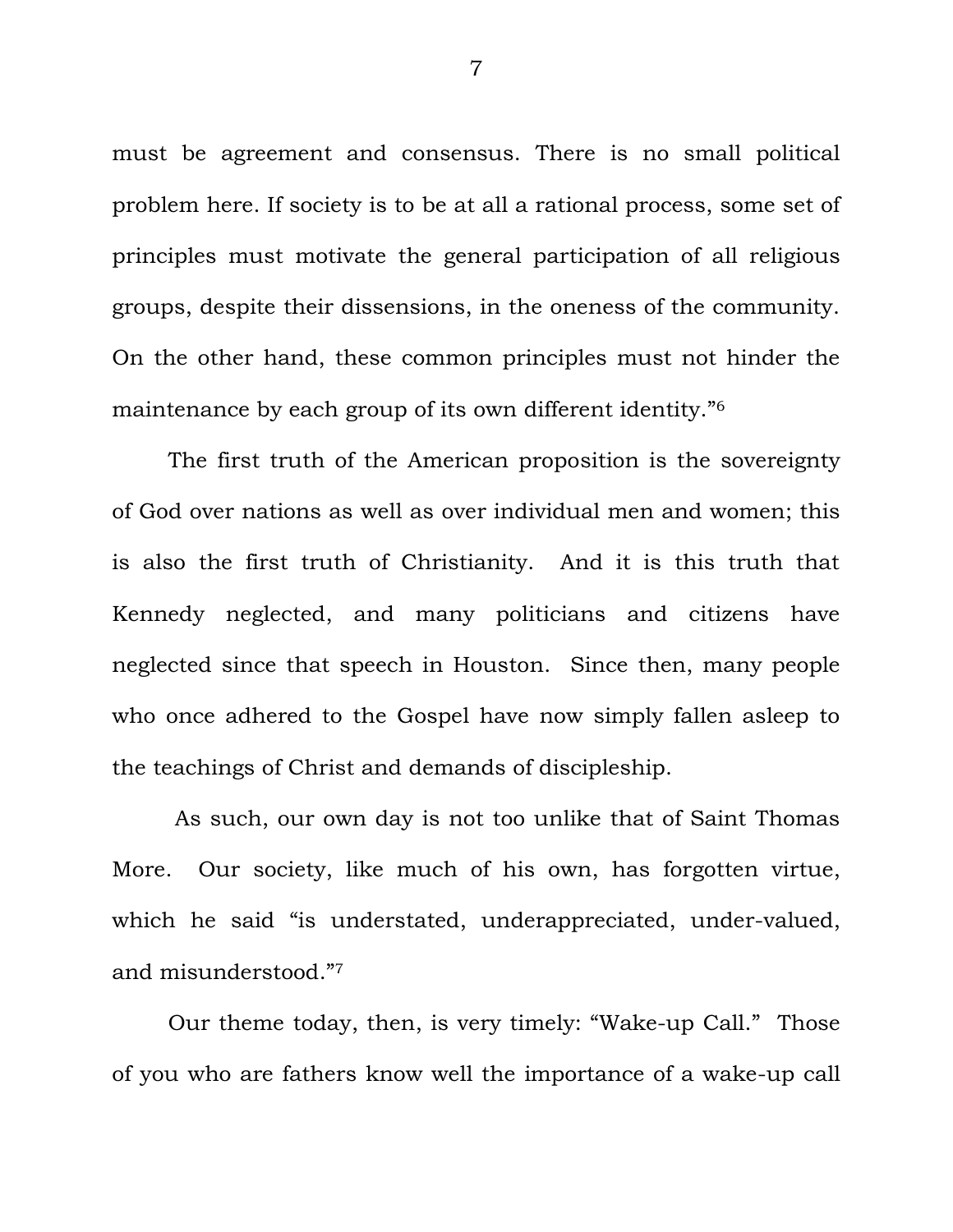from the many times you have had to wake your children to catch the bus for school. Those of you who are sons remember well such awakenings: sometimes they were pleasant and sometimes they were not. So it is also in our spiritual lives.

Such a wake-up call has now been sounded, loudly and clearly, and none too late. The words of Saint Paul resonate deeply within us: "It is the hour now for you to awake from sleep" (Romans 13:11).

When the Administration of President Obama announced its intention to push forward the Freedom of Choice Act a couple of years ago, some Catholic commentators spoke of the slow awakening of the sleeping giant that is the so-called Catholic vote, a gentle rousing we might say.

More recently here in Illinois, with the passage of the so-called "Religious Freedom Protection and Civil Union Act" the second rousing was not so gentle. When we said that the State's insistence on making placements with civil union couples would push our Catholic Charities out of foster care and adoption services, our critics said we were bluffing. Obviously, we were not. Unfortunately,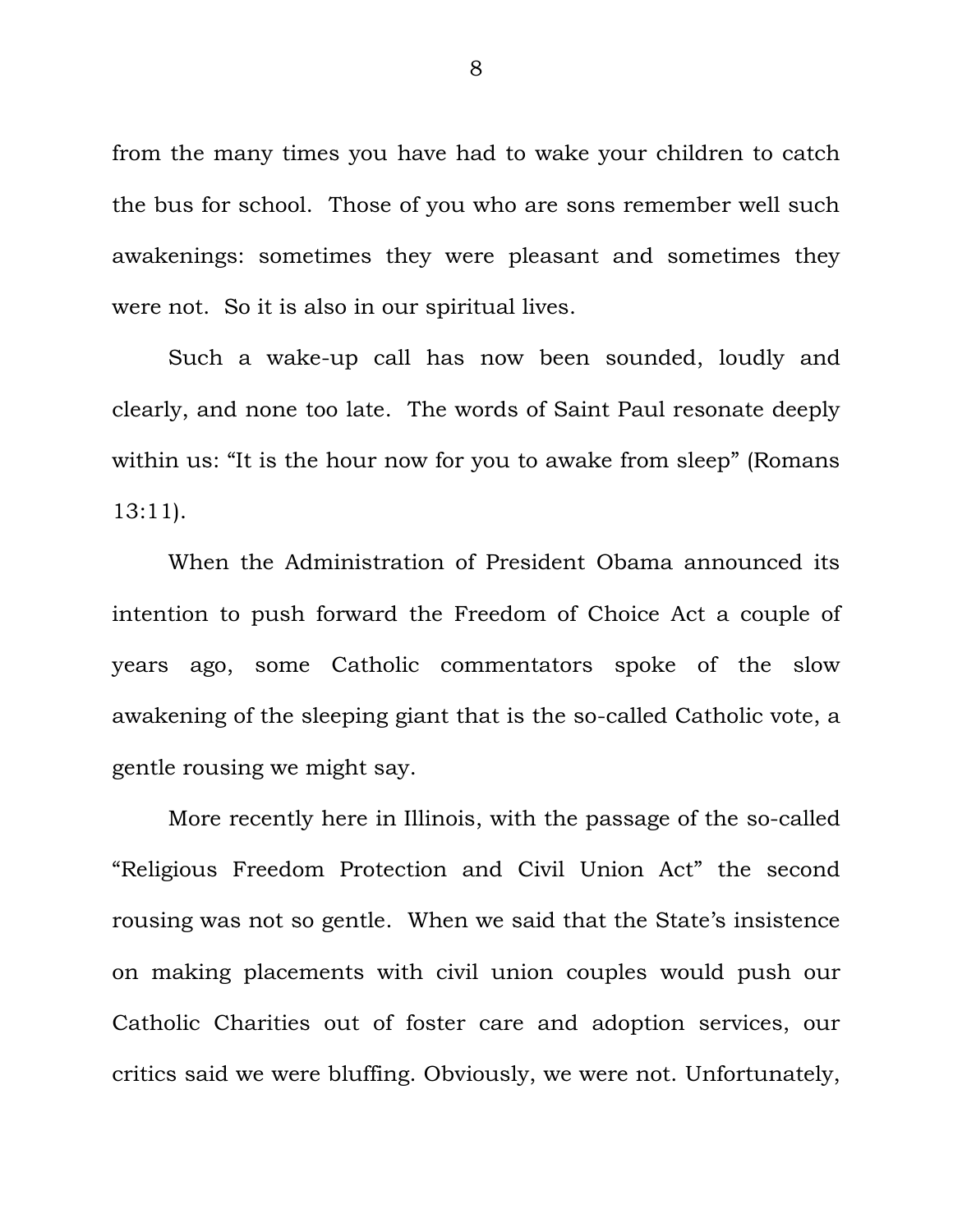because of the State's intransigence in all three branches of government, Catholic Charities no longer provides foster care or adoption services anywhere in the State of Illinois.

And now across the nation the federal mandate of the Department of Health and Human Services requiring medical insurance policies to provide contraception, abortion-inducing drugs, and surgical sterilizations in violation of individual and collective consciences needs, we pray, to fully awaken the sleeping giant of the Catholic faithful. If you don't believe that this HHS mandate has the potential to put Catholic hospitals, Catholic colleges and universities, and Catholic Charities out of business in a relatively short time, you are fast asleep and deluding yourself with pleasant dreams.

If you, dear brothers, have not yet awakened to the reality of the grave threat to our religious freedom that is now present before us, let my presence among you today be your wake-up call.

We can be certain that the challenge to our religious freedom will not stop here, but will carry through in other areas of both public and private life.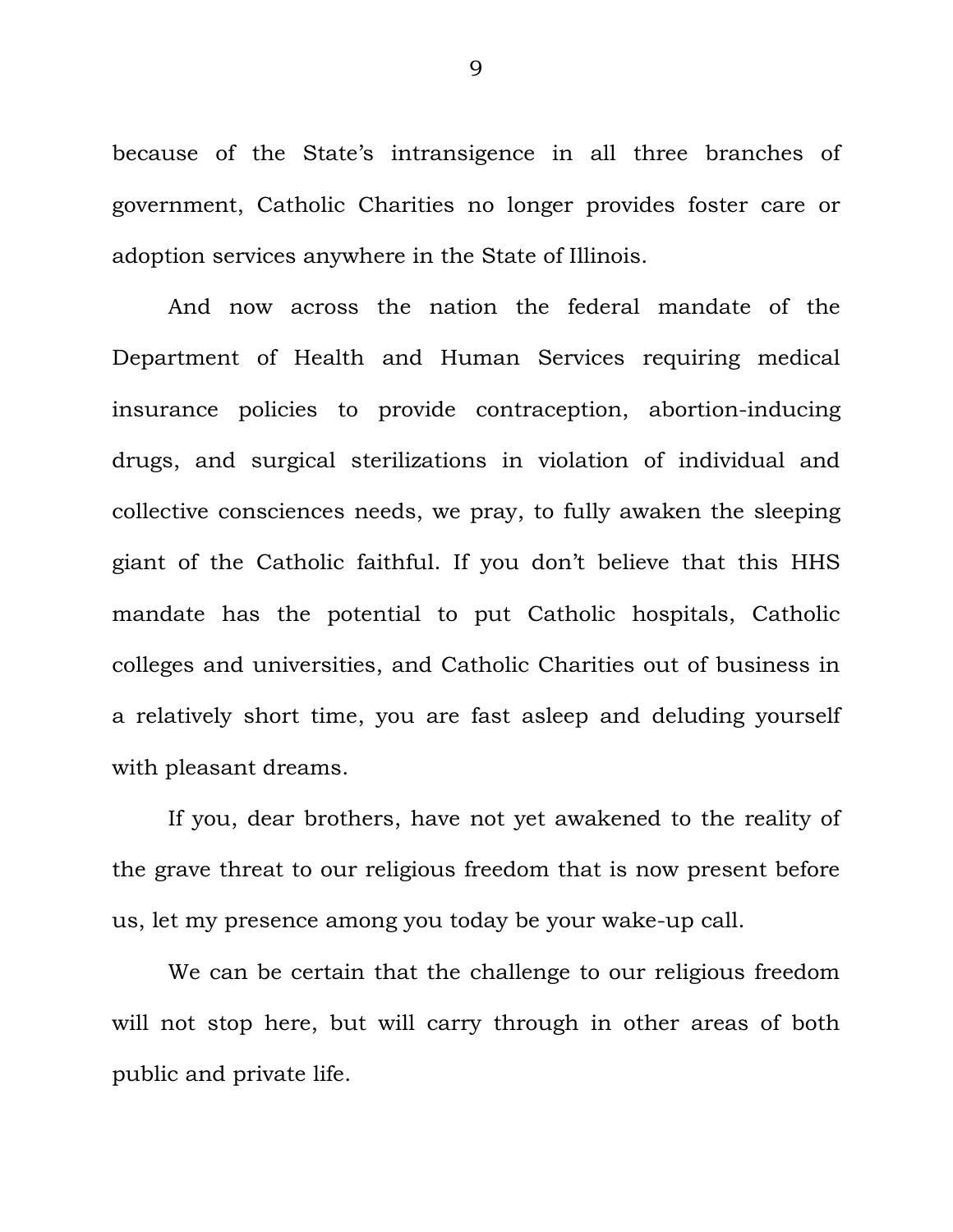In Australia, legislators recently proposed a new bill – the Mental Health Bill 2011 - that would allow doctors to sterilize mentally ill minors if they "consent" to the sterilization, even without parental consent.<sup>8</sup>

Last October in Boston, a court ordered a 32-year old mentally ill woman who is five months pregnant not only to be sterilized, but also to have an abortion. In her decision, the judge wrote that the woman could be "coaxed, bribed or even enticed ... by ruse" into a hospital and then, unknowingly, be given an abortion. Her decision has been appealed.<sup>9</sup>

A recent article published in the *Journal of Medical Ethics* by two medical "ethicists" claims that infants who have been born are not really persons, so they argue that "post-birth abortion" – known by the rest of the world as infanticide – is perfectly moral.<sup>10</sup>

These are only some of the great challenges facing our nation and the world as more and more people view their faith as a merely private affair and ignore the truth of Jesus Christ. These challenges will only mount unless we stop them soon.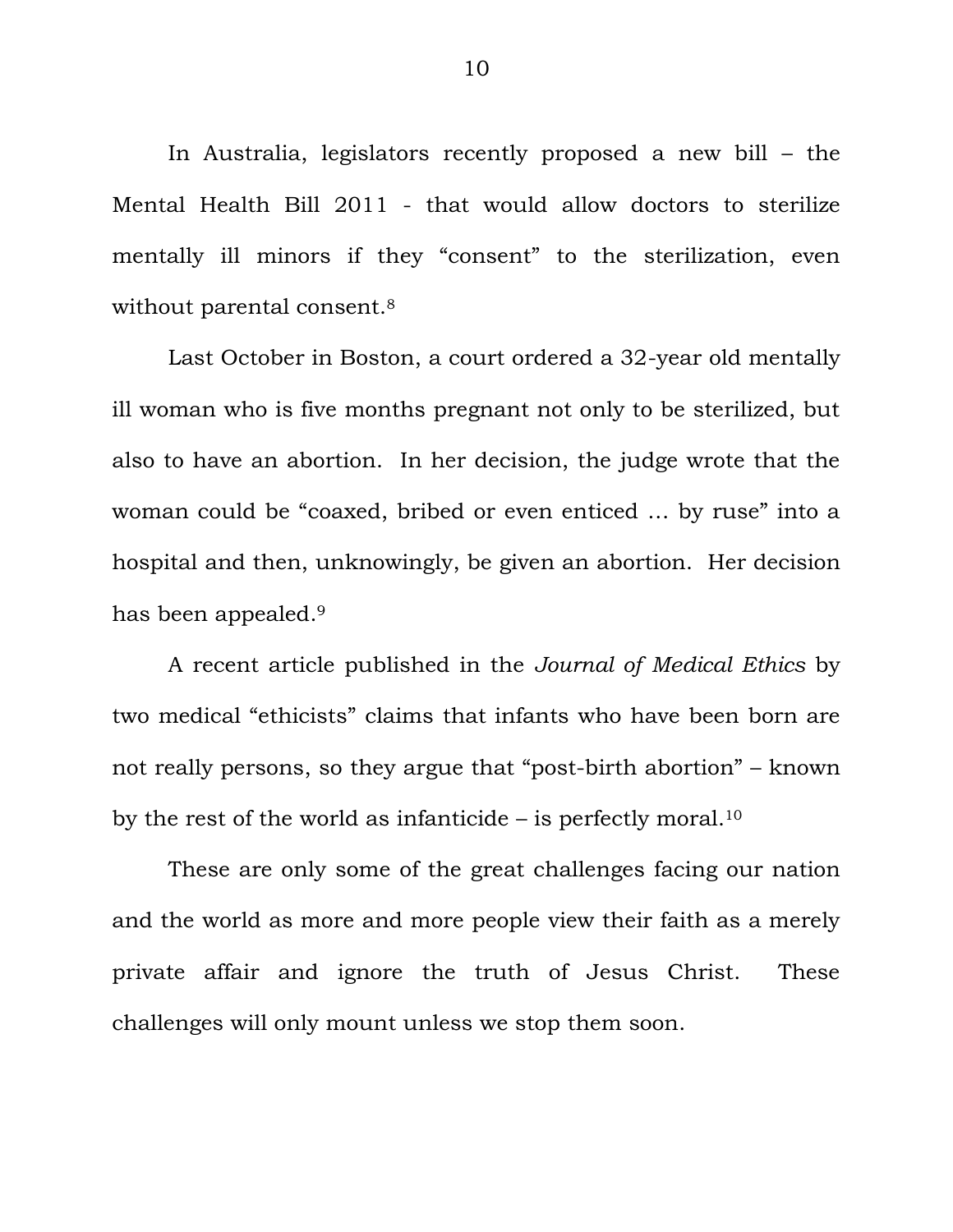Saint Anthony of Padua, the Doctor of the Gospels, said in one of his Lenten homilies:

Christ is called "a rod watching" because, like a thief who stays awake at night and steals things from the houses of sleepers, using a rod with a hook on it, Christ with the rod of his humanity and the hook of his holy Cross steals souls from the devil. $11$ 

With his Cross, the Lord Jesus Christ often awakens us from our slumber in order that he might call us to an ever more faithful discipleship. For this reason Saint Paul urges us, "Awake, O sleeper, arise from the dead, and Christ will give you light" (Ephesians 5:14).

The task ahead of us is certainly daunting and difficult, but it is not impossible for Our Lord has promised us when he told us to make disciples of all peoples, "And behold, I am with you always, until the end of the age" (Matthew 28:20).

We must always remember, my brothers, that Jesus "wished" His followers to be brave and prudent soldiers, not senseless and foolish."<sup>12</sup>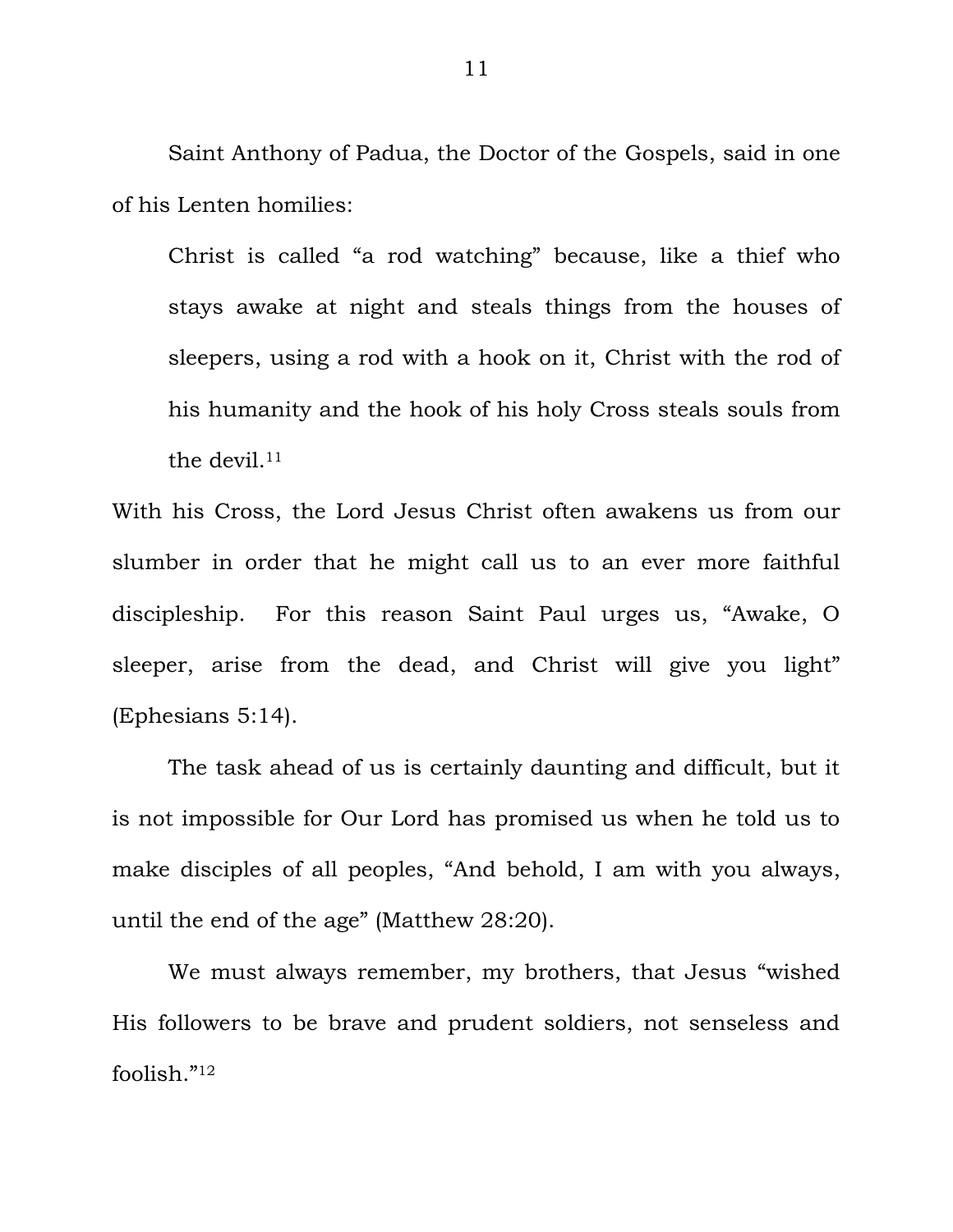In J. R. R. Tolkien's great work, *The Lord of the Rings*, the hero of the tale, Frodo Baggins, a seemingly small and insignificant Hobbit, brought about the end of the Dark Lord Sauron. He did so not only through his own courage, but also through his fear which led him to be not foolish, but prudent. To be courageous in our efforts does not mean that we have no fear or concern for our safety and well-being; such a man would be reckless, he would be foolish. To be courageous, rather, means not to be paralyzed by our fear.

Frodo accomplished his task with the help of the Fellowship of the Ring and, when that fellowship broke apart, with the help of his faithful servant and friend, Samwise Gamgee. We, like Frodo, must remember that we are not in this struggle alone; we fight it together.

Frodo brought with him certain treasures to help in his fight, the Elven blade Sting – given him by his Uncle Bilbo Baggins – and the Light of Eärendil – given him by the Lady Galadriel who said to him, "It will shine still brighter when night is about you. May it be a light to you in dark places, when all other lights go out.<sup>"13</sup> When at last it was held up before the giant spider Shelob, it's light held back the arachnid in fear.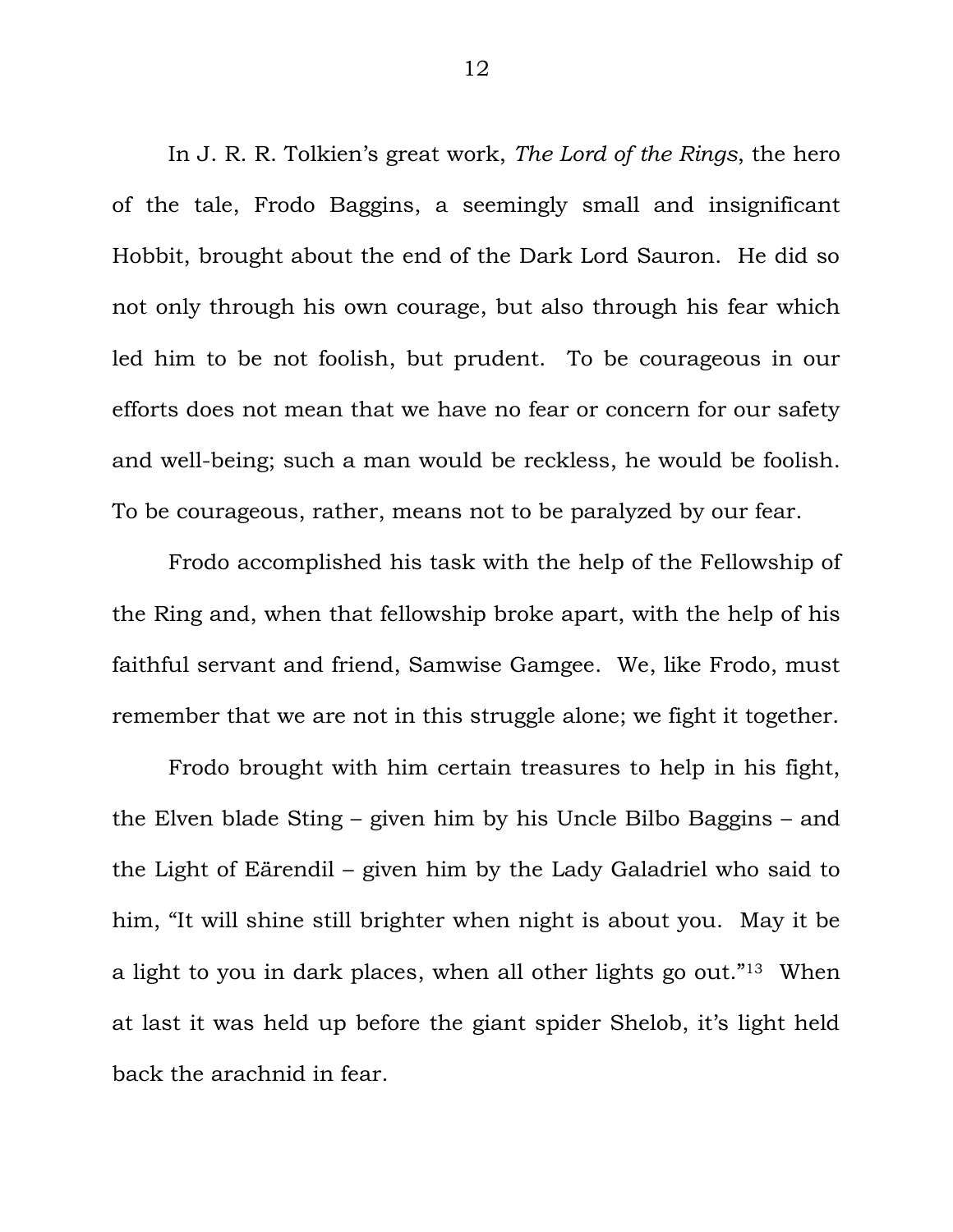This Light of Eärendil can be seen as a symbol of the Cross of Lord, the light of which also shines more brightly when the night is about us. The Cross stands ever before us beckoning us forward as a great beacon pointing the way to Christ and his salvation.

The Cross, because it entails pain, can be terrifying, but it brings with it always a profound beauty because it is a sharing in the sufferings of our Lord, through which our salvation was won. We, then, must heed the words Jesus spoke to my patron saint, Saint Thomas More: "...take heart and use the sign of my cross to drive away this dread, this sadness, fear, and weariness like vain specters of the darkness."<sup>14</sup> We must each take up the Cross and hold it aloft, allowing its light to illuminate the world around us in the light of truth, which is the light of life.

By keeping near the Cross and holding it ever higher, in humility and gentleness, we can transform our society again by God's grace, making it a society truly founded on the self-evident truth that God is sovereign over both nations and individuals.

As we set out to do so, with Saint Thomas More, let us pray the Lord to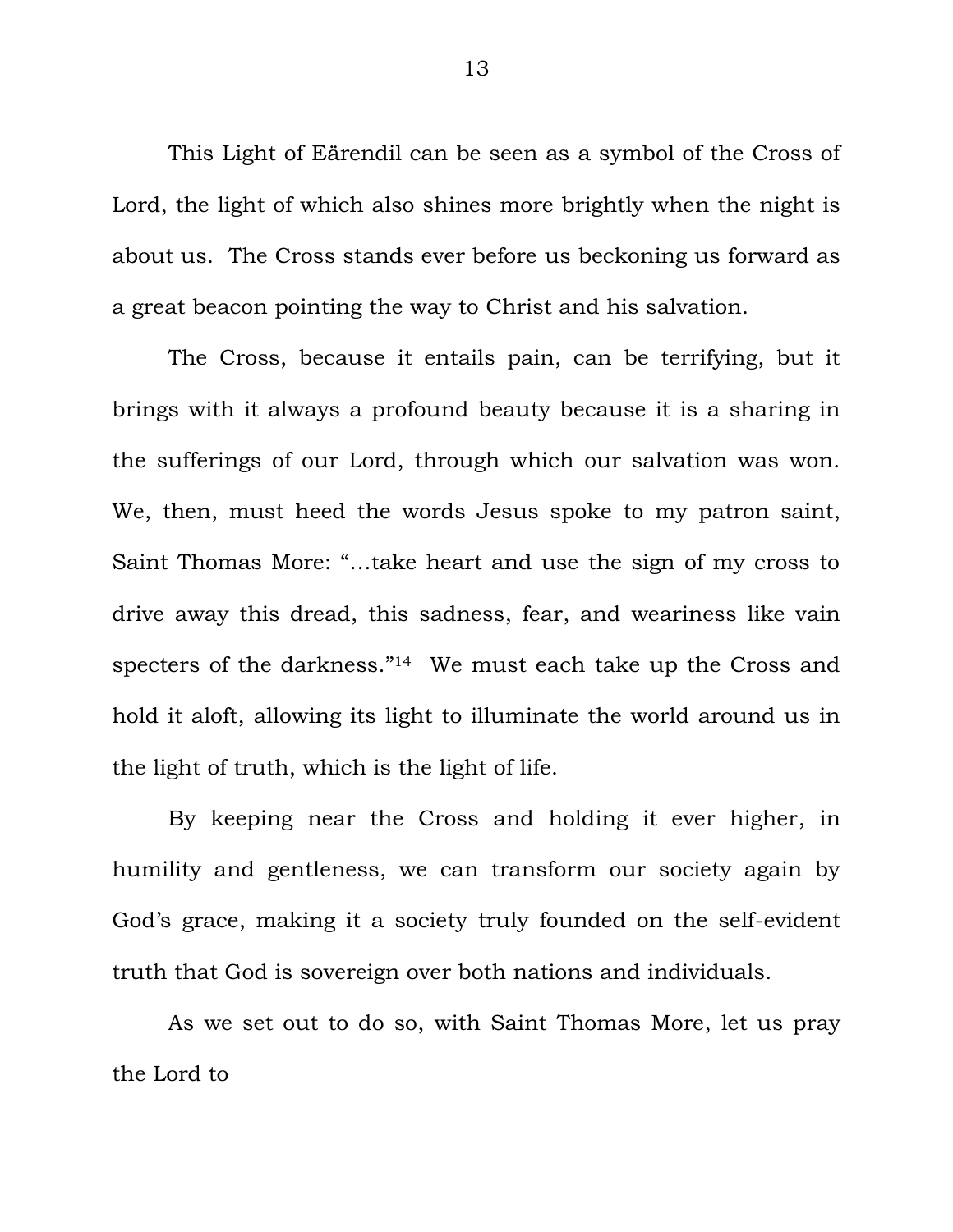―…teach us to bear patiently and gently all injuries and snares treacherously set for us; not to smolder with anger, not to seek revenge, not to give vent to our feelings by hurling back insults, not to find an empty pleasure in tripping up an enemy through some clever trick, but rather to set ourselves against deceitful injury with genuine courage, to conquer evil with  $good...$ "<sup>15</sup>

May God give us this grace. Amen.